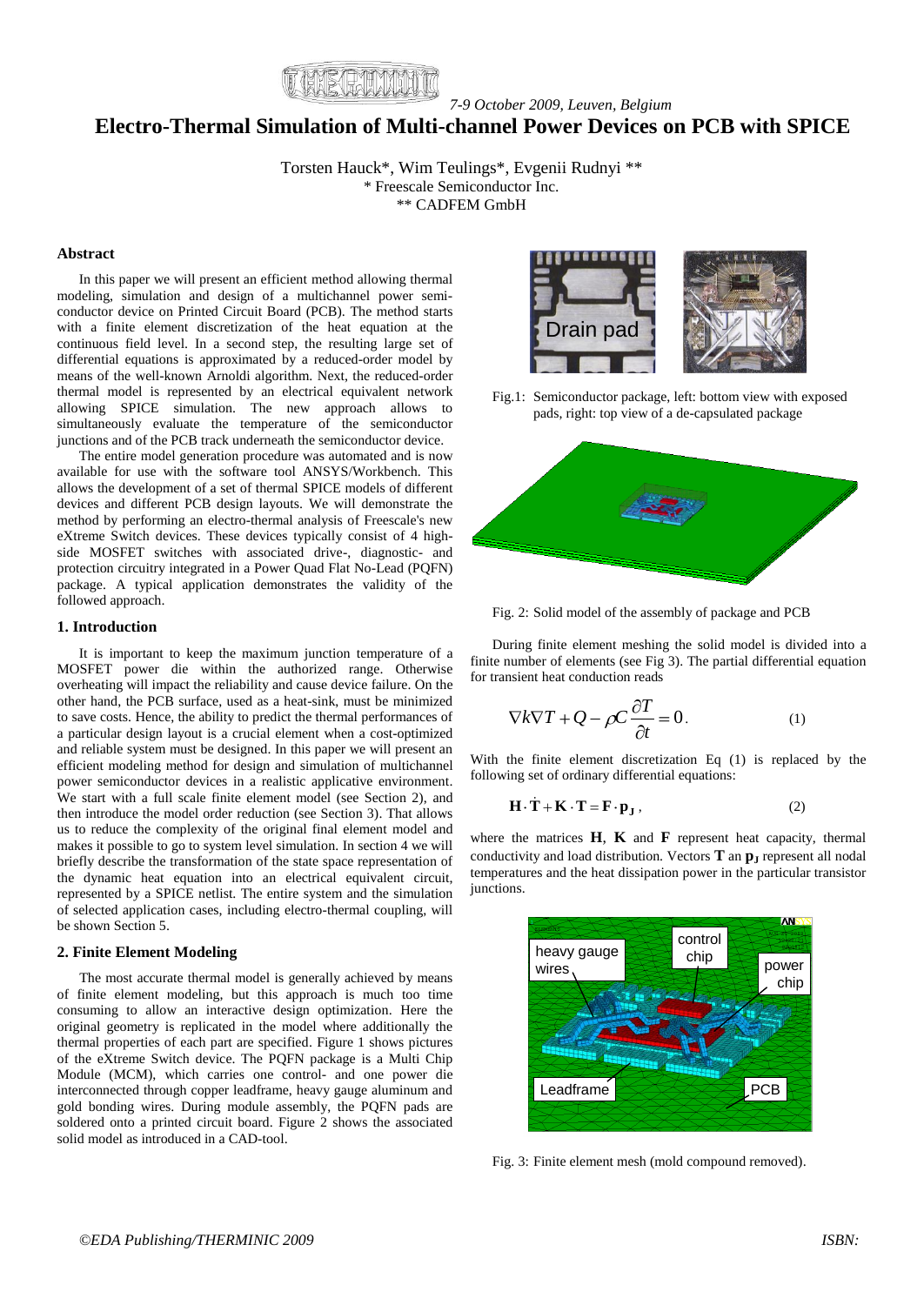

Eq (2) could be directly converted to a Kirchhoff-network consisting of thermal resistors and capacitors [1]. But, by the nature of the finite element method, the dimension of such a model would become rather high. For example, the number of degrees of freedom of the model in Fig 2 would approach 300 000 and is out of reach for effective representation by an electrical equivalent circuit.

There are many ways to develop a compact dynamic thermal model [2][3] but in our view model order reduction [4][5][6] possesses the most attractive properties.

#### **3. Model Order Reduction**

The model order reduction is based on the assumption that the movement of a high-dimensional state-vector can be well approximated by a small dimensional subspace (Fig 5 left). Provided this subspace is known the original system can be projected on it (see Fig 5). The main question is how to find the low dimensional subspace that possesses good approximating properties. It happens that a very good choice is a Krylov subspace [4]-[6].

The model reduction theory is based on the approximation of the transfer function of the original dynamic system. It has been proved that in the case of Krylov subspaces, the reduced system matches moments of the original system for the given expansion point. In other words, if we expand the transfer function around the expansion point, first coefficients will be exactly the same, as for the original system. Mathematically speaking this approach belongs to the Padé approximation and this also explains good approximating properties of the reduced models obtained through modern model reduction methods. The description of the algorithm can be found in [4]-[6].



Fig. 5: Model reduction as a projection of the high dimensional system onto the low-dimensional subspace.

The reduced low order system is given as a state space representation of the transient heat equation with the state vector of generalized variables **z**, the evolution matrices **E** and **A**, the input matrix **B** and the output matrix **C**. The vector  $T_J$  comprises all transistor junction temperatures. The required number of state variables is determined by an error estimation procedure [7].

$$
\mathbf{E} \cdot \dot{\mathbf{z}} = \mathbf{A} \cdot \mathbf{z} + \mathbf{B} \cdot \mathbf{p}_{\mathbf{J}}
$$
  

$$
\mathbf{T}_{\mathbf{J}} = \mathbf{C} \cdot \mathbf{z}
$$
 (3)

The software tool "MOR for ANSYS" [5] has been used to perform model reduction on the finite element models developed in ANSYS Workbench. The block scheme of the software is shown in Fig 6.

The software reads system matrices from ANSYS FULL files, runs the order reduction algorithm and then writes the reduced matrices out. The process of generating FULL files in ANSYS Workbench is automated through scripting. The developer defines named selections to describe the power dissipations in the model. The script (so called a command snippet) takes them as arguments and

#### *7-9 October 2009, Leuven, Belgium*

then defines the inputs and outputs and generates the files necessary to run MOR for ANSYS. This way the process to generate the reduced model is fully automated. The time to generate the reduced model is comparable with that of the static solution and for the model in Fig. 3 it is about 100 s.

A comparison of one transient junction temperature response in ANSYS (dimension of the model about 300000) with the reduced model of the dimension 30 is shown in Fig. 7.



Fig. 6: The structure of MOR for ANSYS.



Fig. 7: The relative difference between the thermal response in ANSYS and that produced by the reduced mode.

#### **4. Model Representation by an electrical equivalent circuit**

The state space format is very common for data flow analysis tools. In system analysis it is handled as a dynamic block representing the heat transfer of a semiconductor package. Alternatively, the reduced system can be rewritten as an equivalent RC network model [6]. To achieve this, we diagonalize the state space matrices. The transformation matrix **U** is normalized such that the evaluation matrix **E** becomes an identity matrix. Each evolution equation can be replaced by one RC-cell with a unit capacitance and a resistance being the reciprocal of the associated diagonal element of evolution matrix**:**

$$
\mathbf{U}^T \cdot \mathbf{E} \cdot \mathbf{U} = \mathbf{I}
$$
  

$$
\mathbf{U}^T \cdot \mathbf{A} \cdot \mathbf{U} = -\mathbf{Diag} \oint_{\mathbf{I}_1} \frac{1}{R_2} \cdots \frac{1}{R_n} \tag{4}
$$

Input and output matrices  $\bf{B}$  and  $\bf{C}$  of the state space are now represented by controlled voltage\_ and current sources. Fig. 8 shows a simplified thermal network model. The number of junction nodes was reduced to two for simplicity of the schematics.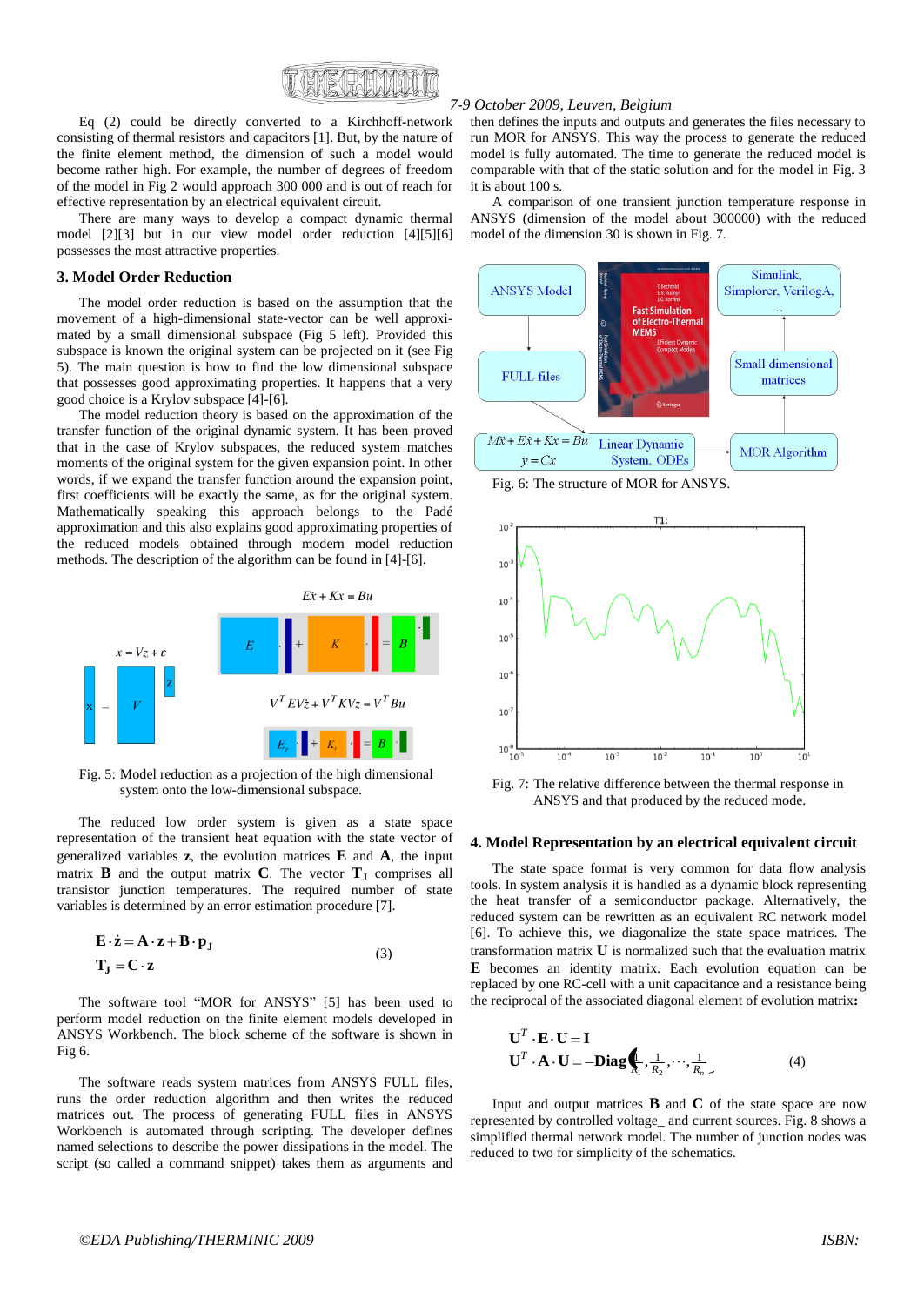

The transformation of the reduced matrices in the form of Eq (4) to a SPICE netlist was automated through a Python script. The script reads the reduced matrices in the Matrix Market format produced by the MOR for ANSYS and then exports thus obtained subcircuit netlist.

As opposed to common CAUER- or FOSTER- type RC- circuits, the physical interpretation of the state space representation of the heat transfer presented here is not as obvious. The thermal state of the structure is completely described by the state vector. The evolution of each state variable in time is determined by the RC-cells. Heat sources (power dissipation) and resulting temperature readings are mapped by the controlled current and voltage sources. The state space model and its representation as SPICE netlist automatically includes all thermal cross couplings and multidimensional heat flow directions. This is a clear advantage for multichannel devices, such as Freescale's dual or quad analog power switches, where several power MOSFETs can be controlled independently by the user.



Fig.8: Electrical equivalent circuit representation of thermal state space model for multichannel devices (with exposed pad).

#### **5. Thermo-Electric System Simulation**

The proposed model generation path and electro-thermal system simulation are demonstrated for one of Freescale's new High-Side Switch devices with four independent channels. The device is packaged in the thermally well performing PQFN (Power Quad Flat No Lead) package. The corresponding thermal model contains two distinct submodels: one for the 4-Channel High Side switch and one for the associated printed circuit board (PCB). The device model provides the independent thermal ports, each of them representing the junction of one channel switch. Device model and PCB model share one common node, the voltage of which represents the temperature of the connection point between the device's drain terminal and the subjacent PCB land (see the drain pad in Fig. 9 and 10). The PCB model also represents the heat convection of the system into the ambient air.



Fig. 9: an analog power IC (eXtreme Switch)

Two separate SPICE netlists were generated for the heat transfer in device and PCB. They are defined as simple sub circuits. The system model is easily done by importing the thermal subcircuits and the final assembly of thermal and electrical circuits. This can also be done with a schematics editor. The output node of the thermal device model is connected to the input node of the thermal PCB model (ref. Fig. 11). This approach allows to connect the PCB model of any other PCB layout to the same switching device just by replacing the associated SPICE sub circuit.

The system simulation is demonstrated for a power module that drives four bulb lamps with high inrush currents. All channels of the eXtreme Switch are connected to a 12V battery. Each output is connected to a bulb lamp.

The steady state load current level of one bulb is about 4A, whereas the maximum inrush current goes up to about 70A. The associated power dissipation is computed within each of the four high side power switch models, and fed into the corresponding terminals of the thermal device model.

The voltage at the four terminals of the thermal device model directly reflects the temperature within the particular transistor junctions. The drain pad node between device and PCB model reflects the average temperature of the drain terminal, which is equal to that of the PCB land to which the drain terminal is mechanically and electrically connected (ref. Fig. 11). Thermal cross-coupling between the channels is implicitly considered within the thermal device model. The ambient temperature is set to 85°C by means of a voltage source, which is connected to the thermal PCB model (ref. Fig. 11).



Fig. 10: Printed circuit board (here thermal test board 2s2p)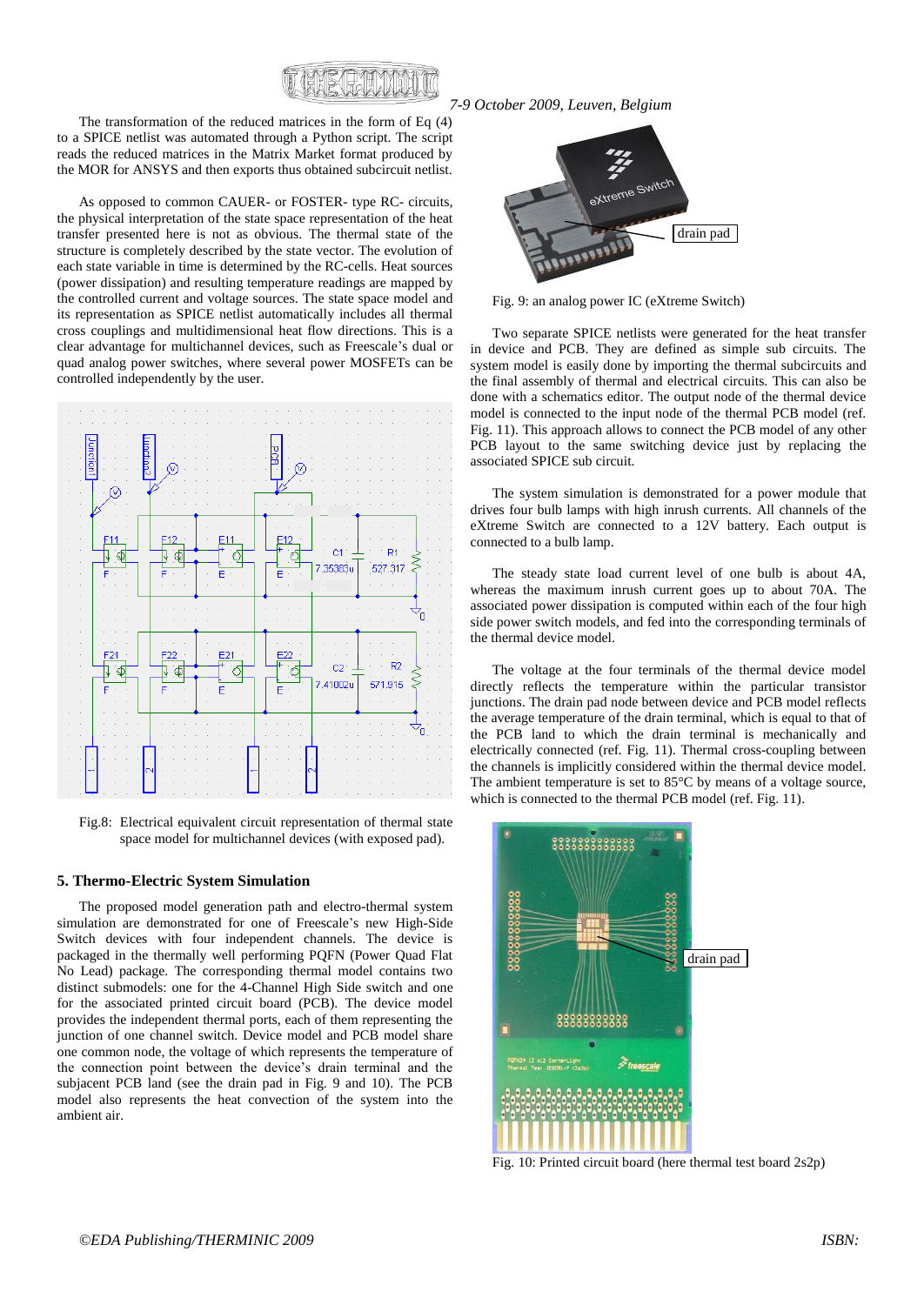

Fig. 11: SPICE circuit, with electrical equivalent circuit of the PCB and the 4 channel eXtreme switch device



Fig. 12: Temperature response for use case 1, high side switch HS2 ON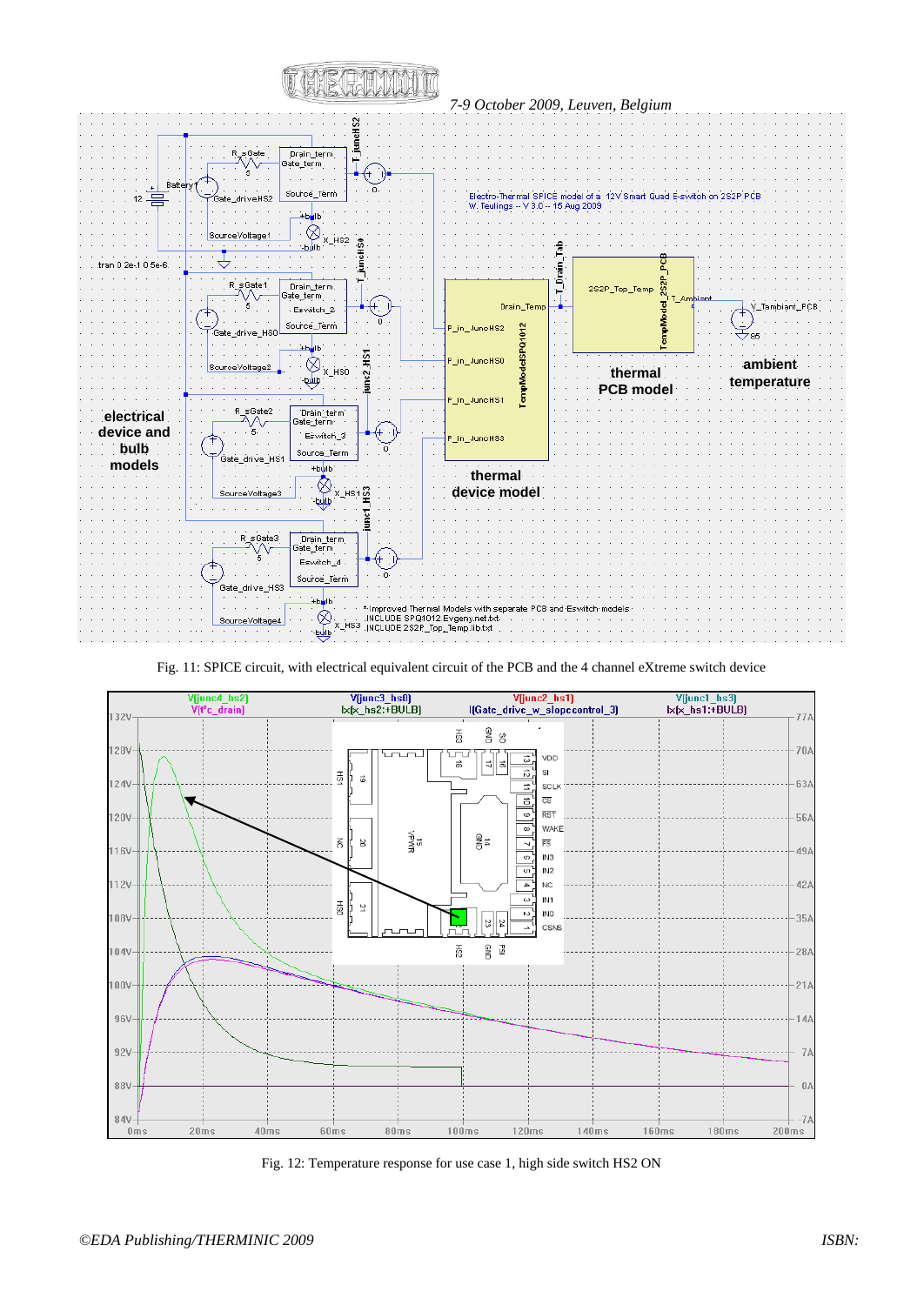

*7-9 October 2009, Leuven, Belgium*



Fig. 13: Temperature response for use case 2, high side switches HS2 and HS1 sequentially switched ON



Fig. 14: Temperature response for use case 2 with the thermally enhanced printed circuit board